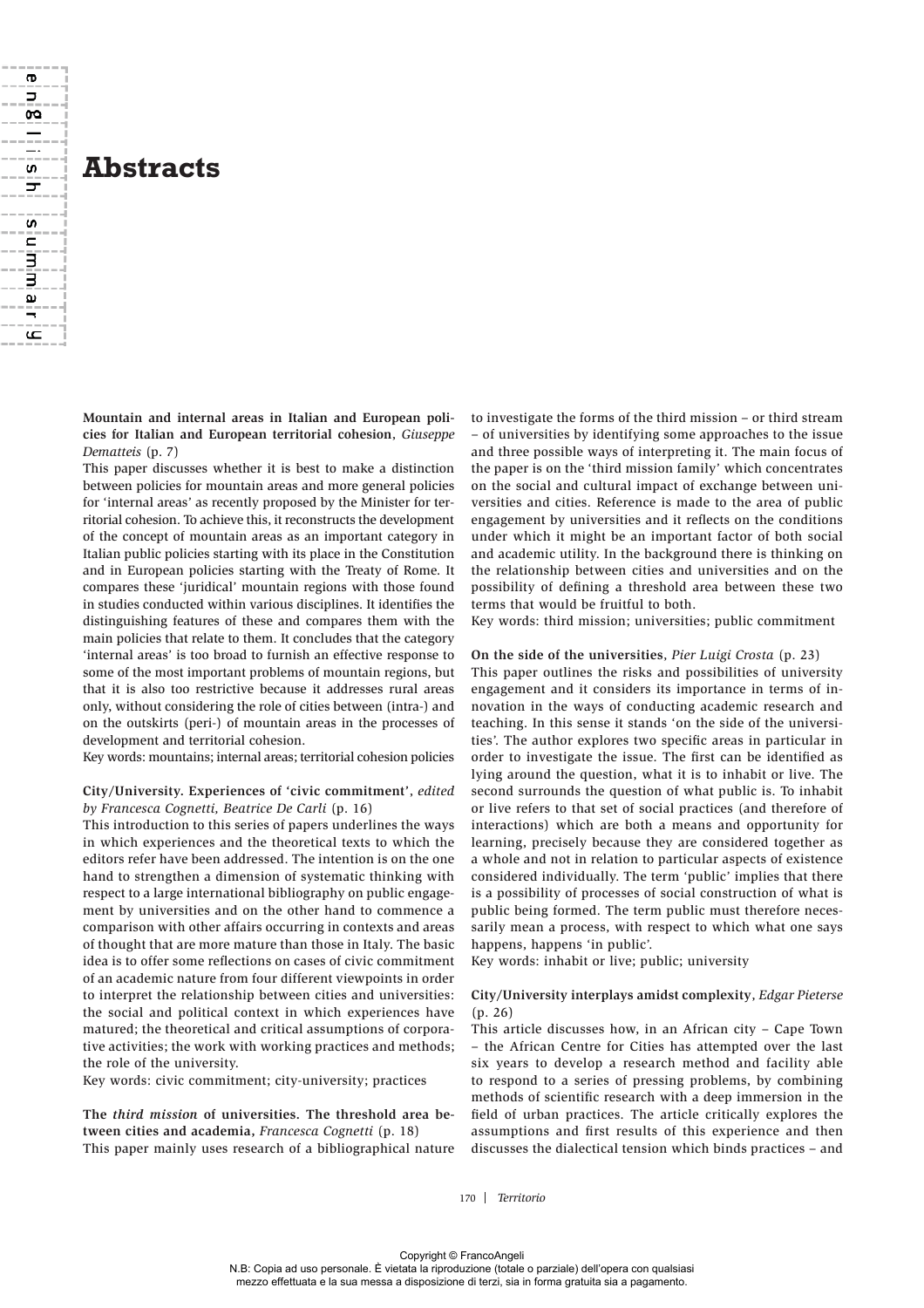the search for increasingly more precise and effective tools for intervention – to the need to bring complex forms of the comprehension of reality into play which, in the conflictual and contradictory context of Cape Town, can only emerge from careful theorisation of the reality.

Key words: Cape Town; city-university; knowledge

**Trajectories of public engagement: outreach projects in São Paulo, Brazil**, *Francisco Comaru, Ricardo Moretti* (p. 33) Numerous examples of co-operation between universities, social movements and associations for the right to housing emerged in the São Paulo urban region in the 80s and 90s, which then became firmly established as part of the increasingly larger and more organised Extensão Universitária programmes. This paper gives a survey of the state of progress achieved by Extensão's activities in Brazil starting with a reconstruction of some of these initiatives and the motives behind them. The paper therefore discusses the process of institutional consolidation which these initiatives are undergoing today and takes as an example the Universidade Federale do Abc's 'public commitment' programme and in particular the Youth and Adult Education Project developed by Ufabc in 2012.

Key words: São Paulo; city-university; didactis

## **Working with communities to address needs and social conflicts. The Taller Libre de Proyecto Social**, *Beatriz H. Pedro*, *Ida Castelnuovo* (p. 38)

The Taller Libre de Proyecto Social was born in 2002 as a result of an initiative taken by the student centre of the faculty of Architecture, Design and Urban Studies of the Universidad de Buenos Aires. It has been an active workshop for 10 years now and brings together within it lecturers, research workers, graduates and students committed to working in close contact with the city and its communities. The Taller seeks to encourage students and professionals from the world of architecture, urban planning and design to pay more attention to social issues and to acquiring greater capacity to respond to them, by increasing awareness of the social and professional role played by lecturers and students. It develops activities and projects in the field exploring and experimenting with possible forms of interaction between universities and communities.

Key words: Buenos Aires; fieldwork experience; social commitment

**Navigating through civic and corporate spaces of Ucl. Reflections from Carpenters Estate**, *Alexandre Apsan Frediani* (p. 58) This paper discusses relations between University College London and the city of London against the background of university projects to acquire the residential Carpenters Estate area in Newham to construct a new campus. The paper develops its considerations on the basis of an action-research initiative undertaken on Carpenters Estate by the Master in Social Development Practice Unit at Ucl (The Bartlett Development Planning Unit) with the objective of analysing the impacts of the process of 'urban regeneration' in progress on the well-being of the inhabitants of the estate. Study of this initiative brought to light the many stances taken by Ucl in

the Carpenters Estate context and above all the simultaneous existence of diametrically opposite approaches within practices governing relationships between Ucl and London.

Key words: Carpenters Estate; University College London; action-research

#### **Which university/which city. Civic commitment paths of an academic nature**, *Beatrice De Carli* (p. 64)

Very extensive discussion has developed around the concept of 'civic/public engagement' or 'civic commitment', with a great variety of definitions and theoretical approaches. The paper starts with a survey of the literature and of the 'public commitment' practices and policies currently pursued by many universities and then seeks to convey an idea of the huge quantity of this production of knowledge and experiences, highlighting at same time two possible interpretations. The focus is on the different 'relationship architectures' inside and outside universities which underlie public engagement experiences that are apparently similar to each other and also on the usefulness to interpretation and planning of an eye that seeks to grasp the differences and the great variety. Key words: civic commitment; city-university; interaction

### **The role of intercultural competence in University-Community Engagement**, *Nevin Brown* (p. 69)

This paper takes account of thinking arising from the 'service learning' experiences of many universities in the UK and North America. These practices and theories, developed in the social sciences area, address the subject of acquiring expertise, introducing the possibility of in-the-field university education in a structured form, up against and inside the 'real world'. The paper looks at the possibility of transferring this experience to the field of 'technical' disciplines such as architecture and urban planning. In fact the complexity of contemporary towns and cities is subjecting these disciplines to a radical change from a teaching viewpoint where not only is a set of technical skills required of students and teachers, but also social, relationship and intercultural abilities.

Key words: service learning; skills; intercultural

#### **The view from abroad. Is urban planning a foreign country?**, *Paolo Bozzuto* (p. 73)

Despite the great diffusion, thanks to the Internet, of services and tools for observing communities, and despite the multiplication of events designed to publicise disciplinary production, a break is perceivable more than ever today between world view in the imagination of Italian urban planners and that in the imagination of the general public: the main medium by which inhabitants with no expert knowledge construct their questions and their relationship with towns, cities and the community. One of the prime needs that contemporary urban planning has in Italy, if it is to try and reconstruct the fertile relationship with public discourse, is precisely that of defining a borderline area of research within which it is possible, tactically, to build a space for relationships between the ideas in the viewpoint of the general public and those of that 'foreign country' constituted by disciplinary practices and thinking today.

Key words: image; representation; communication

171 *Territorio*

N.B: Copia ad uso personale. È vietata la riproduzione (totale o parziale) dell'opera con qualsiasi mezzo effettuata e la sua messa a disposizione di terzi, sia in forma gratuita sia a pagamento.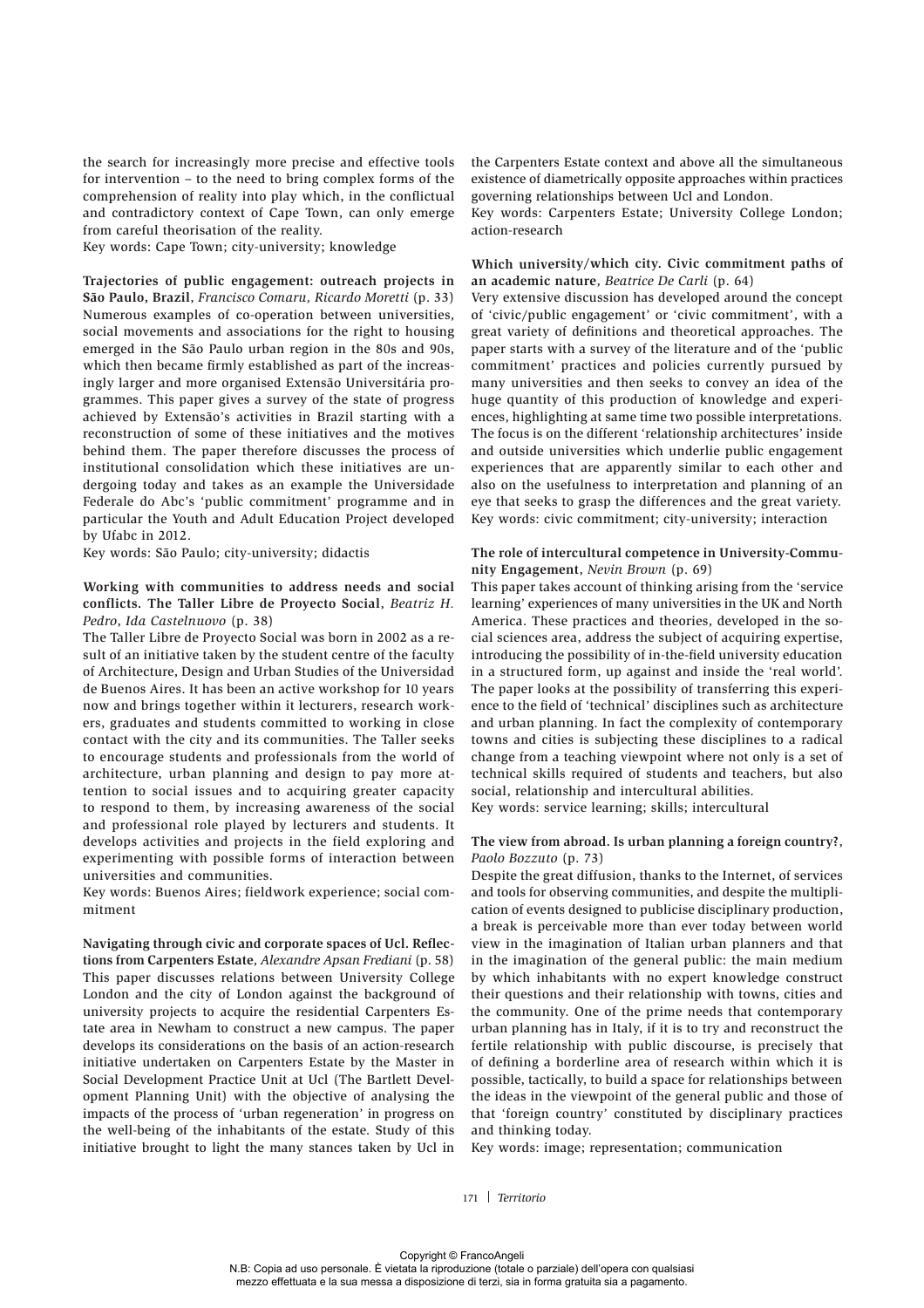**Limbiate: from the undifferentiated conditions of the 'corea' to the discovery of new centres**, *Pier Luigi Paolillo* (p. 81) The 'corea' of Limbiate was a self built-entity, with no plan, that arose in the post-war years and housed 9,000 immigrants in structures which over the years became part of the urban fabric to the extent that today it is difficult to distinguish them from the rest of the urban build. It was an anticipation of the unbounded 'corea' of the Brianza today where you almost never see elements of discontinuity between the towns and villages and the particular features of municipalities have been obliterated by the amoeba like configuration of the Lombard uplands. However, are they still the 'coree', the same undifferentiated magma of 60 years ago, or can the plan trace the new latent 'centres'? Even if here the process of diffusion has standardised the blocks of buildings eliminating the infrastructural hierarchy and the clearly discernible centralities, tools like 'network community', 'space syntax' and 'multiple centrality assessment' can nevertheless assist.

Key words: diffusion process; new centralities; configuration analysis

## **The role of non-urbanised areas in metropolitan contexts: scenarios of adaptation to climatic changes**, *Francesco Martinico, Daniele La Rosa, Riccardo Privitera* (p. 92)

Today non-urbanised areas in metropolitan contexts are the most unstable places in the community and the most affected by transformation processes. Agricultural areas, those abandoned and uncultivated and fragments of woods can be reconsidered in new urban planning in the light of new uses for land which can combine peripheral urban agricultural production with examples of use and protection of the environment oriented towards strategies for adaptation to climatic change and the production of ecosystem services. A review of urban planning instruments in the city of Mascalucia presented an opportunity to propose a new scenario for land-use in non-urbanised areas by means of a land suitability model in which combined land cover analysis and fragmentation analysis were applied.

Key words: non-urbanised areas; suitability analysis; climatic changes

## **Multifunctional agriculture and the appletree landscape in Val di Non**, *Elisa Tizzoni* (p. 100)

This article offers a geographical interpretation of spatial phenomena associated with the diffusion of multifunctional agricultural practices. It considers the case study of the Val di Non, a valley community located in the autonomous province of Trent. It commences with a review of the literature and then assesses the extent to which the Val di Non, in which apple orchard cultivation predominates in the contemporary era, present signs of 'rurbanisation'. This is followed by a review of the principal local initiatives to support multifunctional agriculture, particularly in the area of conservation and valorisation of the traditional landscape. The final purpose of the paper is to offer food for thought on the management of complex rural landscapes like that of the Val di Non, subject to both the risks of and the potential offered by multifunctional agriculture.

Key words: multifunctionality; rural landscape; Val di Non

**Giuseppe Pagano and rural architecture**, *Giovanna D'Amia*  (p. 109)

In a context of renewed interest in twentieth century rural architecture, this essay reviews the contribution made by Giuseppe Pagano and the exhibition organised with Guarniero Daniel for the VI Triennale of Milan. It views it in terms of an interdisciplinary debate in which geographers, ethnographers, engineers and architects take part in Italy between the two wars. It is a debate that is echoed on the pages of specialist channels and is fuelled by the policies for the reorganisation of agriculture launched by the fascist regime, which overlap with arguments on what is 'Mediterranean' and the search for an Italian way within modern architecture. And in this context the distinguishing feature of Pagano's stance is its methodological perspective centred on functionality which derives from an investigation of the vernacular tradition.

Key words: vernacular architecture; Giuseppe Pagano; the rural house

**Land consumption and analysis of landscape changes in Italian national parks**, *Marco Marchetti, Marco Ottaviano, Rossano Pazzagli, Lorenzo Sallustio* (p. 121)

The Italian landscape has seen numerous changes in the last twenty years connected with different 'driving forces' of a prevalently socio-economic nature, which are reflected in the general 'banalisation' of the landscape and a continuous expansion of urbanised areas. An analysis of data from the 'Inventory of Land Use in Italy' provides a precise picture of the dynamics of landscape change which allows us to assess the real capacity of national parks to safeguard the environment. It was found from a comparative analysis that although the figure for the urbanised surface area of parks (1%) is currently much lower than the national average (7.3%), it's rate of increase over the last 20 years compared to the 1990 figure is quite similar (20% in parks and 24% in the country as a whole).

Key words: changes in land use; land consumption; national parks

## **Territorial processes: tourism and the San Pedro de Atacama heritage**, *Barbara Tagliolini* (p. 132)

This paper addresses the relationship between tourism and natural heritage at San Pedro de Atacama, one of the most well-known localities in Chile that is attractive both for the variety of its landscapes and its culture. Travel agencies, managed almost exclusively by 'afuerinos', offer the same destinations, excluding the participation of the native population in the management of the area. In order to understand the identity strategy behind access to resources, the process of ethnogenesis is analysed, which occurred in parallel with the development of the tourist industry, along with the role played by natural heritage in both the symbolic and the political meaning of the term. The paper uses a quantitative ethnographic method to process information acquired on the ground in 2007, 2009 and 2012 through open interviews, participant observation, texts and documents. The work underlines the successful emergence of mystical tourism as a new cultural product.

Key words: ethnogenesis; tourism; heritage

172 *Territorio*